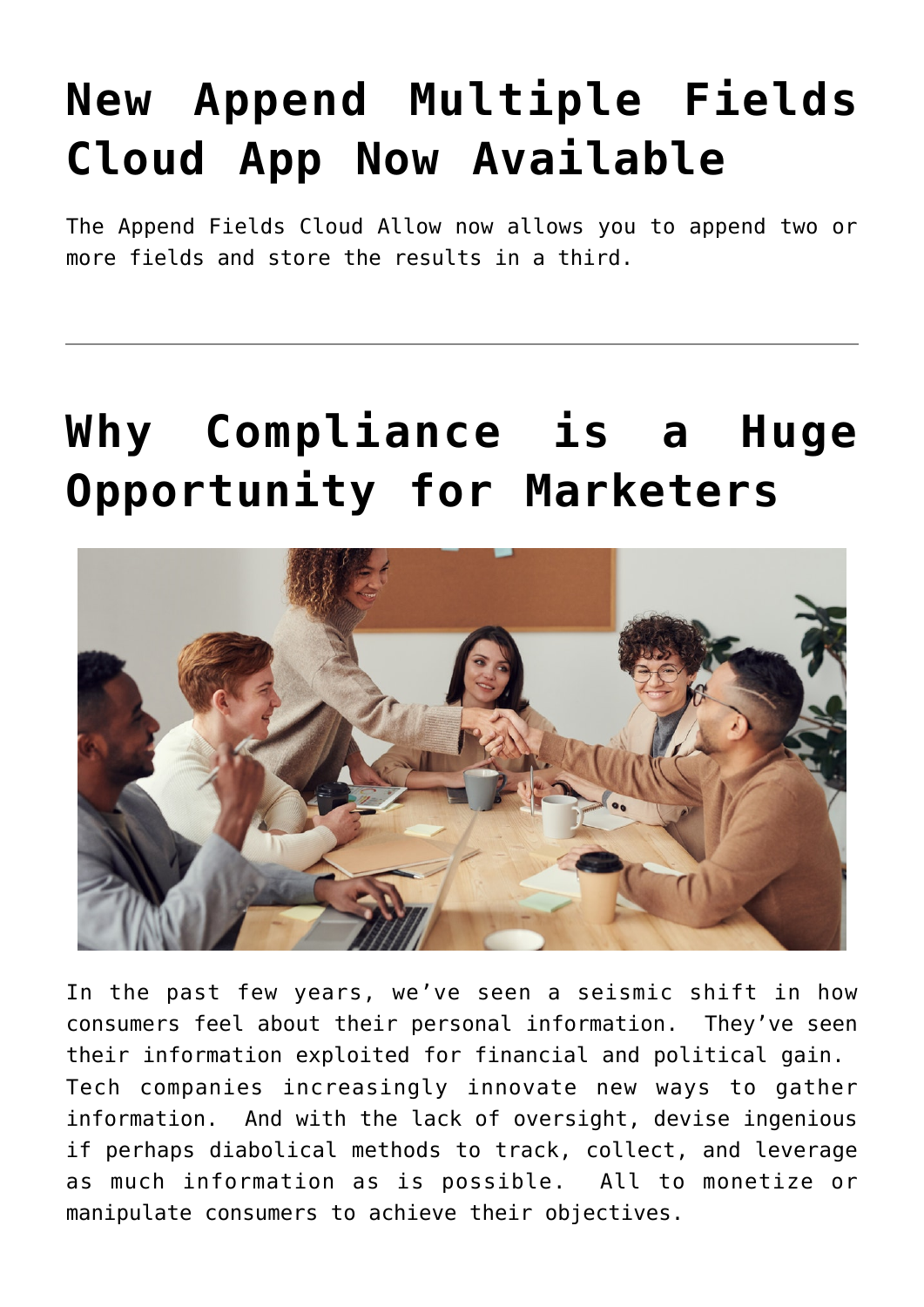And then, in 2018, GDRP became law in Europe. And now the CCPA in 2020.

Regulators have the power to impose financial penalties on companies that fail to meet new privacy compliance regulations. But more importantly, due to media coverage about privacy and data breaches, consumers are much savvier. They know they hold the upper hand and can end their relationship with companies by never offering consent, or uttering [one word: unsubscribe](https://4thoughtmarketing.com/one-word-that-kills-your-email-marketing/). If customers now have control, how do you adapt your approach and seize the opportunity?

#### **Building Trust Through Compliance**

Most marketing organizations today invest substantially to improve the customer experience, increase personalization, and execute cross-channel orchestration. Each requires data to work correctly. In the face of new compliance regulations, the common perception is that less information gathering might occur. But for customers who DO give you information, it will be more precise, especially if you choose the correct time and place to request consent and data.



The best email campaigns are about timing, delivering the right message at the right time. It's the same for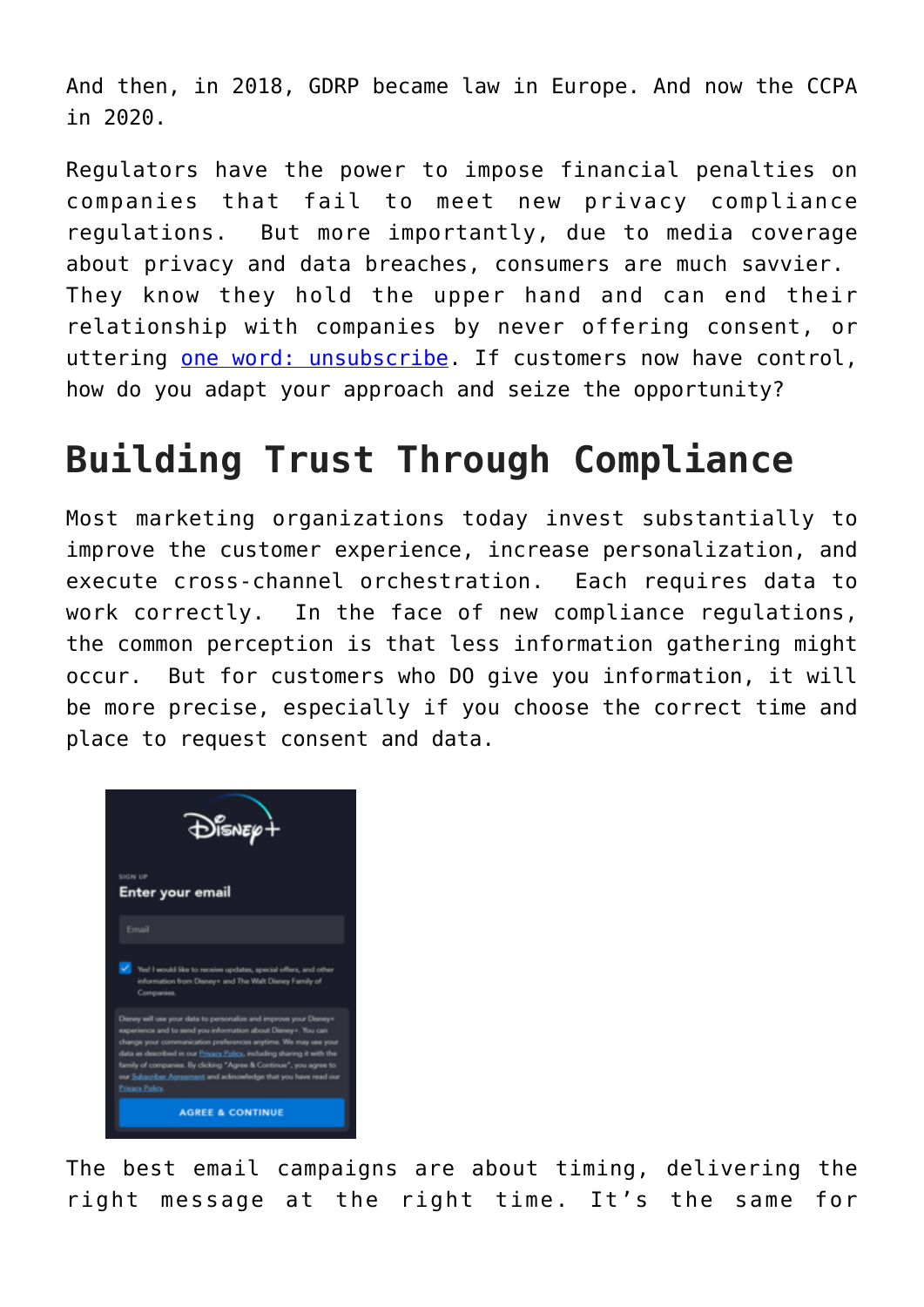compliance. The best time is when the customer is engaging with your brand.

One good example is [Disney+](https://disneyplus.com) and its new subscription streaming service. If you sign up for a free trial, they collect just enough information to get your trial subscription started, ask for permission to contact you about other marketing activities and disclose the purpose of data collection. There are also prominent links to their privacy policy and subscriber agreement.

Even if the user does not OPT-IN, they may do so in the future. And nothing is preventing Disney from including the same offer again in the future. Because they are leading with privacy compliance in mind, the customer is more likely to trust them and, as a result, provide more data and potentially OPT-IN more often if they have a genuine interest in their products or services.

#### **Building a Foundation for Trust**

It does not require a significant investment to improve the customer experience by asking for permission at the appropriate time. But you need a flexible framework that ensures you collect the correct information based on location, prompts for the right information and records how they gave consent. And don't forget that each jurisdiction may have dramatically different rules and processes; your privacy compliance framework must be sufficiently flexible to accommodate those details. With a bit more up-front planning, you can lower the total cost of ownership (TCO). This planning will help prepare for future changes as well.

Of course, you could make some ad hoc changes to your existing systems, patch them up, and push them out there. And this may be your current, budget-friendly plan. The problem with this approach is that it's a time bomb. At the very least, the cost of ownership of your marketing automation solutions will